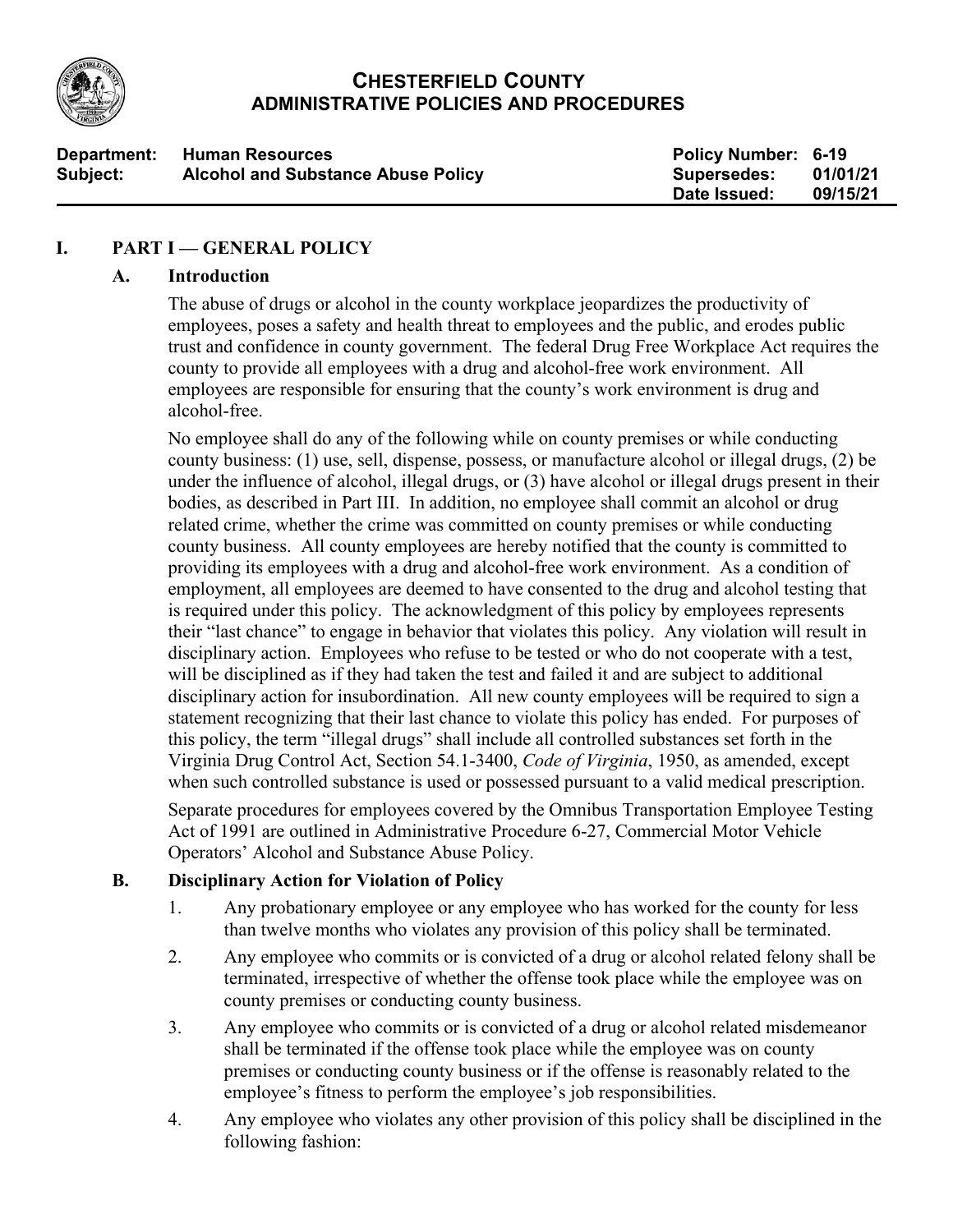- a. Discipline may include termination or any of the other options contained in Section 4-3 of the Personnel Policies. Discipline shall not be limited to verbal counseling or written reprimand. At a minimum, the employee shall be suspended for one workweek without pay for a positive drug or alcohol test and shall be referred to the Employee Assistance Program (EAP). This will be a mandatory referral. The employee will also be required to comply with recommendations of the EAP. Failure to comply with any EAP requirement will result in termination. The HR Drug & Alcohol Testing Coordinator shall be authorized to discuss the employee's compliance with EAP recommendations with EAP personnel. The Drug & Alcohol Testing Coordinator may share pertinent information with the employee's supervisor. In all other circumstances, the employee's EAP records are confidential.
- b. For any second violation of whatever magnitude by an employee of the Police Department, Fire and EMS Department, Sheriff's Office, Juvenile Detention Home, Adolescent Reporting Program or Emergency Communication Center, the employee shall be terminated.
- c. For any second violation of whatever magnitude by any other employee, there will be a presumption that the employee will be terminated. The employee may overcome the presumption by establishing that the pattern of violations does not reasonably relate to the employee's fitness to perform his or her job responsibilities. If the employee is not terminated, the employee shall be disciplined in accordance with county Personnel Policies Section 4-3.
- d. The Director of Human Resources shall review all disciplinary decisions made by managers and supervisors pursuant to this policy to ensure that they are consistent with the county's goal of a drug and alcohol-free workplace.
- e. In determining the appropriate disciplinary action to be taken against an employee under this policy, supervisors shall apply the standards set forth in the Personnel Policies of the county for situationally appropriate discipline (Section 4-2) and shall ensure that the employee Code of Ethics (Section 1-4) is maintained. In addition, supervisors shall consider the nature of the employee's job responsibilities, the legality or illegality of the act constituting the violation and the level of drugs or alcohol involved in the violation in determining the appropriate disciplinary action. The employee's performance and disciplinary history should be evaluated prior to making a decision.
- 5. Any employee who violates this policy while operating a county vehicle shall be prohibited from operating any county vehicle until the employee is released from treatment by the EAP, in addition to any other disciplinary action taken against the employee.

#### **C. Employee Assistance Program**

- 1. The EAP provides all county employees with the opportunity to seek counseling, rehabilitation and other assistance for drug and alcohol abuse problems. Employees who have or believe that they may have drug or alcohol abuse problems may voluntarily seek assistance through the EAP. All EAP information is treated confidentially when the employee voluntarily seeks EAP assistance, except as provided in section C.2 below.
- 2. The EAP shall notify the Police and Fire and EMS Departments, Emergency Communications, and the Sheriff's Office respectively when sworn employees of the Police Department and Sheriff's Office and uniformed employees of the Fire and EMS Department and Emergency Communications voluntarily seek services of the EAP and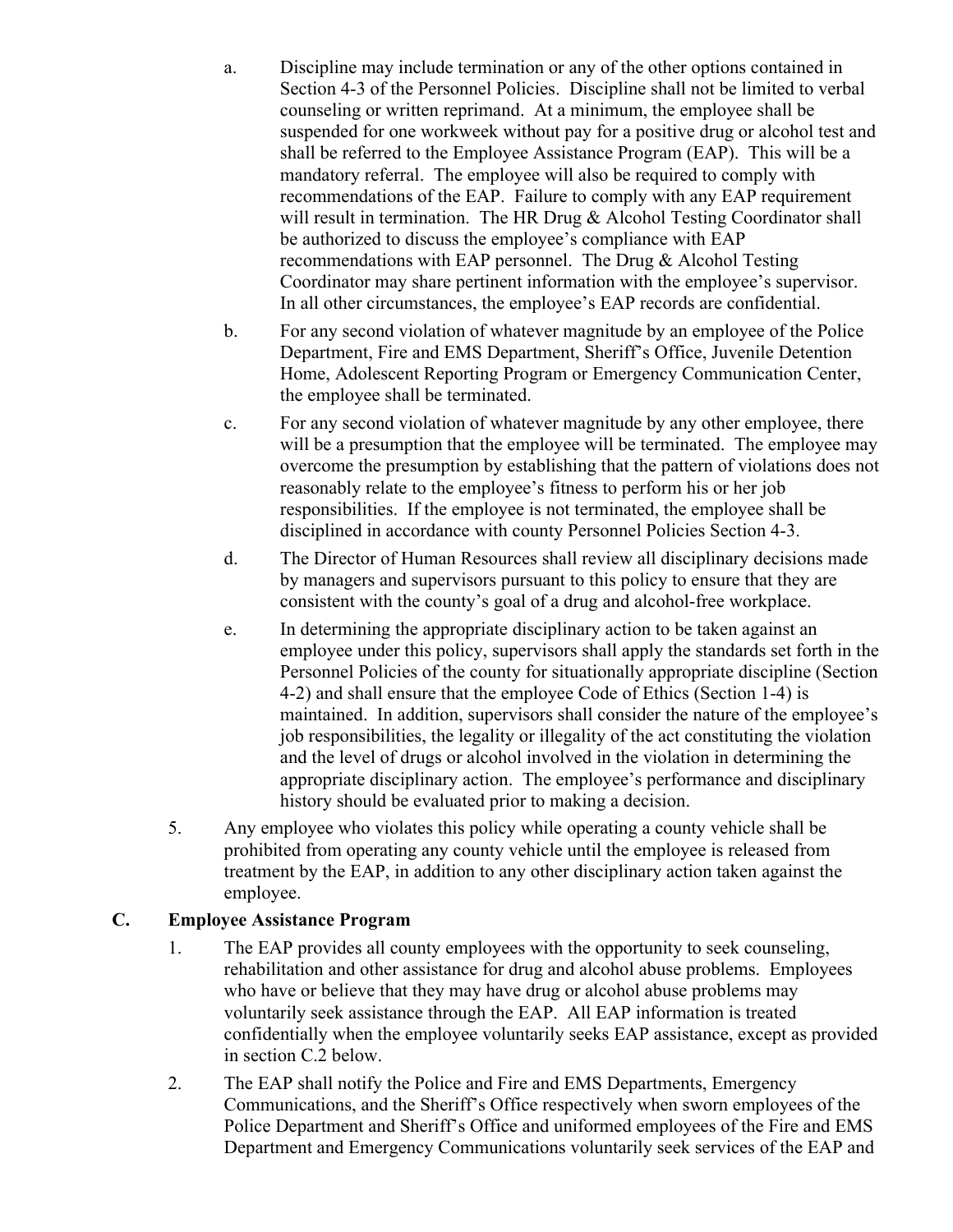are found: (1) to be using, or (2) to have abused, illegal drugs, alcohol or prescription drugs in a manner that could affect current or future job performance. The notification will only take place after the employee has signed the release form and the counselor has completed an assessment of the problem and developed a treatment plan. Once notified, the department will take appropriate action pursuant to county policies.

- 3. Employees who are not in violation of this policy are not subject to disciplinary action as a result of voluntarily seeking EAP assistance for drug or alcohol abuse problems, except as noted in section C.2 above. However, employees who violate this policy will be disciplined in accordance with the policy irrespective of whether they have received or are receiving voluntary assistance for drug or alcohol abuse problems through the EAP. Additionally, voluntary involvement in the EAP shall not be considered a mitigating factor in determining the appropriate disciplinary action to be taken for a violation of this policy.
- **D. Policy Exceptions** Employees may be placed in social settings outside of normal working hours, when they are conducting county business or representing the county in a situation where alcoholic beverages are served. Discrete use of a moderate amount of alcohol under the circumstances described in this section is not a violation of this policy; provided that employees minimize their consumption of alcoholic beverages to the greatest extent possible and do not, at any time, operate a county motor vehicle after having consumed alcohol. Offduty employees are never restricted from participating in county events or county-affiliated events where alcohol is present. Employees shall follow all laws of the Commonwealth related to alcohol consumption in public places licensed for on-premise alcohol consumption. Employees shall also be aware that engaging in on-duty or off-duty conduct which harms the reputation or integrity of the County in the community is a violation of the County's Code of Ethics Policy 1-4, which may result in disciplinary action, up to and including termination.

## **II. PART II—TESTING PROCEDURES FOR SAFETY SENSITIVE POSITIONS NOT REQUIRING THE USE OF A COMMERCIAL DRIVERS LICENSE**

Submission to Testing—All employees and applicants shall submit to testing for the presence of drugs and alcohol in the following situations and under the following circumstances:

#### **A. Applicant Testing**

- 1. All full-time and part-time applicants will be informed of pre-employment testing for illegal drugs as early in the recruitment process as possible and no later than during the interview phase. Pre-employment drug tests must not be taken earlier than 40 calendar days (excluding public safety employees) from the applicant's start date. Exceptions may be granted for out-of-town applicants. Exceptions will be reviewed on a case-bycase basis. The hiring department shall inform the selected applicant of the approved test collection sites and time frames for testing. Pre-employment drug testing of applicants must be completed no later than the Monday before the orientation date to ensure results are received prior to the applicant's orientation/start date. Failure to complete the drug test by the Monday before orientation will affect the applicant's scheduled start date. Drug testing will be conducted on minors (under 18), however, parental consent is required. An Alcohol and Drug Testing Authorization Form for Minors is required to be signed by the minor's legal guardian.
- 2. Employees shall also submit to drug testing when being promoted to a position in their own or another department or when transferring to a position in another department, unless the employee is currently in a random testing pool and will be promoted or transferred to a position that will also be placed in a random testing pool. Employees being promoted to a department director position shall submit to promotional drug testing regardless of their status in a random testing pool. Employees assigned to a second job in another department shall submit to a drug test. Employees whose status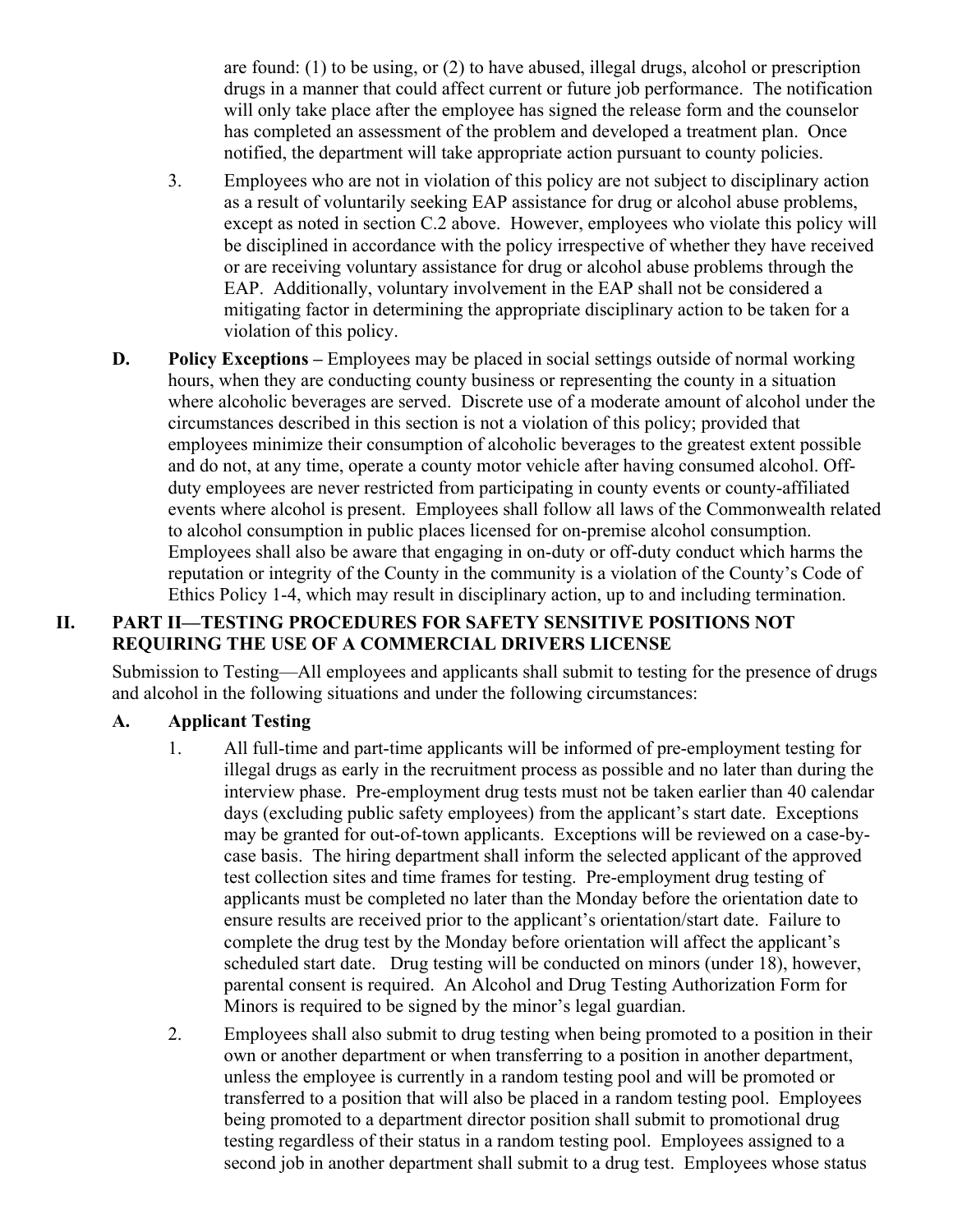changes from part time to full time shall submit to a drug test. These employees must register at the collection site and complete all required drug testing no later than the Monday prior to the promotion/transfer effective date.

## **B. Employee Testing**

## 1. **Testing for Drug and/or Alcohol Based on Reasonable Suspicion**

Employees shall submit to drug and alcohol testing when, in the opinion of the employee's supervisor, there is a reasonable suspicion that the employee is using, is under the influence of, or has present in his or her body, illegal drugs or alcohol. Reasonable suspicion is a suspicion based on objective facts that an employee is using, or under the influence of, alcohol or illegal drugs.

By way of example, and without limitation, any of the following conditions or circumstances, alone or in combination, may create a reasonable suspicion:

- a. Unexplained inability to perform normal job functions
- b. Slurred speech
- c. The smell of alcohol or drugs on the breath or body
- d. Any unusual lack of physical coordination or loss of equilibrium
- e. Unexplained hyperactivity, depression or withdrawal
- f. Unexplained inability to think or reason at normal levels
- g. Bizarre behavior or thinking
- h. Information that an employee is using alcohol or illegal drugs in violation of county policy, when obtained from a reliable person with personal knowledge of facts that support the allegation
- i. Involvement in an avoidable accident that caused, or had the potential to cause, personal injury or property damage
- j. Unexplained change in affect or mood
- k. Unexplained shortness of temper
- l. Violent or unexplained response to daily problems

If reasonable suspicion testing is being considered, the Drug and Alcohol Testing Coordinator shall be notified as soon as possible by calling 748-1551 or 804-201-5107.

#### 2. **Random Testing**

Employees in safety-sensitive positions shall submit to unannounced random drug and alcohol testing. A description of positions that are included in the Safety Sensitive category can be found in Attachment I**.** The county's Drug and Alcohol Testing Coordinator will notify the employee's supervisor or designee when the employee's name is randomly selected for testing. To accommodate scheduling needs, the supervisor may wait up to 10 calendar days to notify the selected employee that a drug and alcohol test is required.

When the supervisor notifies the employee that they have been selected for random drug testing, the employee must immediately proceed to the collection site.

Employees subject to random testing will be randomly selected by a computergenerated program using a random sampling method.

3. **Testing After Motor Vehicle Accidents** *–* Employees shall be tested for drugs and alcohol immediately after a motor vehicle accident that occurred while they were operating a county vehicle, if: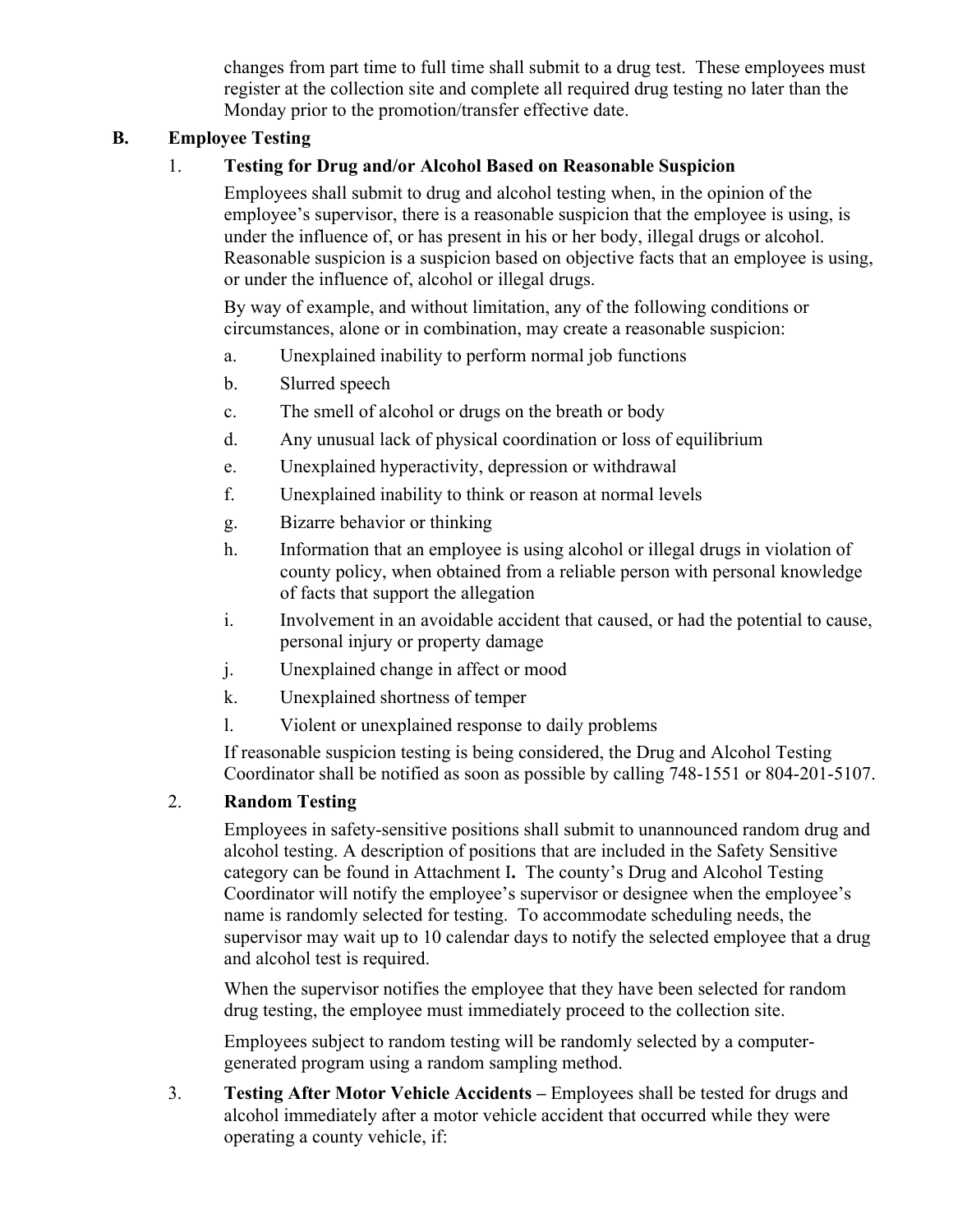- a. A person was killed in the accident and the employee was engaged in a safetysensitive job activity.
- b. The employee received a moving vehicle traffic citation for the accident and a vehicle was towed from the scene because of property damage sustained in the accident.
- c. The employee received a moving vehicle traffic citation for the accident and a person was transported from the accident scene to receive medical treatment.
- d. In the opinion of the employee's supervisor or the risk manager, there is a reasonable suspicion that the employee was using, was under the influence of or has present in his or her body, illegal drugs or alcohol based on objective facts as listed in Section II.B.I (Reasonable Suspicion) of this policy.

## 4. **Return-to-Duty Testing**

Before returning to a safety-sensitive job function after receiving a positive drug or alcohol test, employees must receive a written release from their substance abuse professional documenting that they are able to return to full duty and must also complete a negative drug and alcohol test under direct observation.

If the return-to-duty test is deemed positive and is not ruled as a residual positive by the Medical Review Officer, Chesterfield County must treat the results as a failure to comply with the Substance Abuse Professional's (SAP) instructions and a second positive. The employee will be disciplined in accordance with section I. B. of this policy to include a referral to an SAP for additional evaluation. The employee will not be returned to regular safety-sensitive duties until a negative return-to-duty test is reported by the Medical Review Officer.

## 5. **Periodic Follow-Up Testing**

All employees who have previously tested positive for drugs or alcohol and have completed a negative Return-to-Duty test must submit to unannounced periodic testing for drugs and alcohol. At least six follow-up tests must be conducted over the next twelve-month period for employees who have failed a test. The dates and times of such periodic testing will be determined by the county. Follow-up testing must be done under direct observation.

- **C. Consent for Testing –** As a condition of employment, all employees are deemed to have consented to the drug and alcohol testing that is required under this policy. Employees who refuse to be tested, or who do not cooperate with a test shall be disciplined as if they failed the test and are subject to additional disciplinary action for insubordination.
- **D. Legitimate use of Drugs Affecting Test Results –** No employee shall report for duty or remain on duty when the employee uses any controlled substances, except when the use is pursuant to the prescription of a licensed medical practitioner who has advised the employee that the substance will not adversely affect the employee's ability to safely perform the employee's assigned duties including the job-related operation of any vehicle or equipment.

Any employee who conclusively establishes by competent medical evidence that a positive drug test result was caused by the presence of a prescription drug which the employee was taking in accordance with a valid prescription shall not be deemed to have violated this policy because of failing a test for that drug. This applies to employees who possess a valid written certification from a practitioner for cannabis oil or other forms of cannabis extracts, if prescribed by a registered practitioner. A valid written certification/prescription must have been issued prior to the drug screen being conducted, in order to be in compliance with this policy.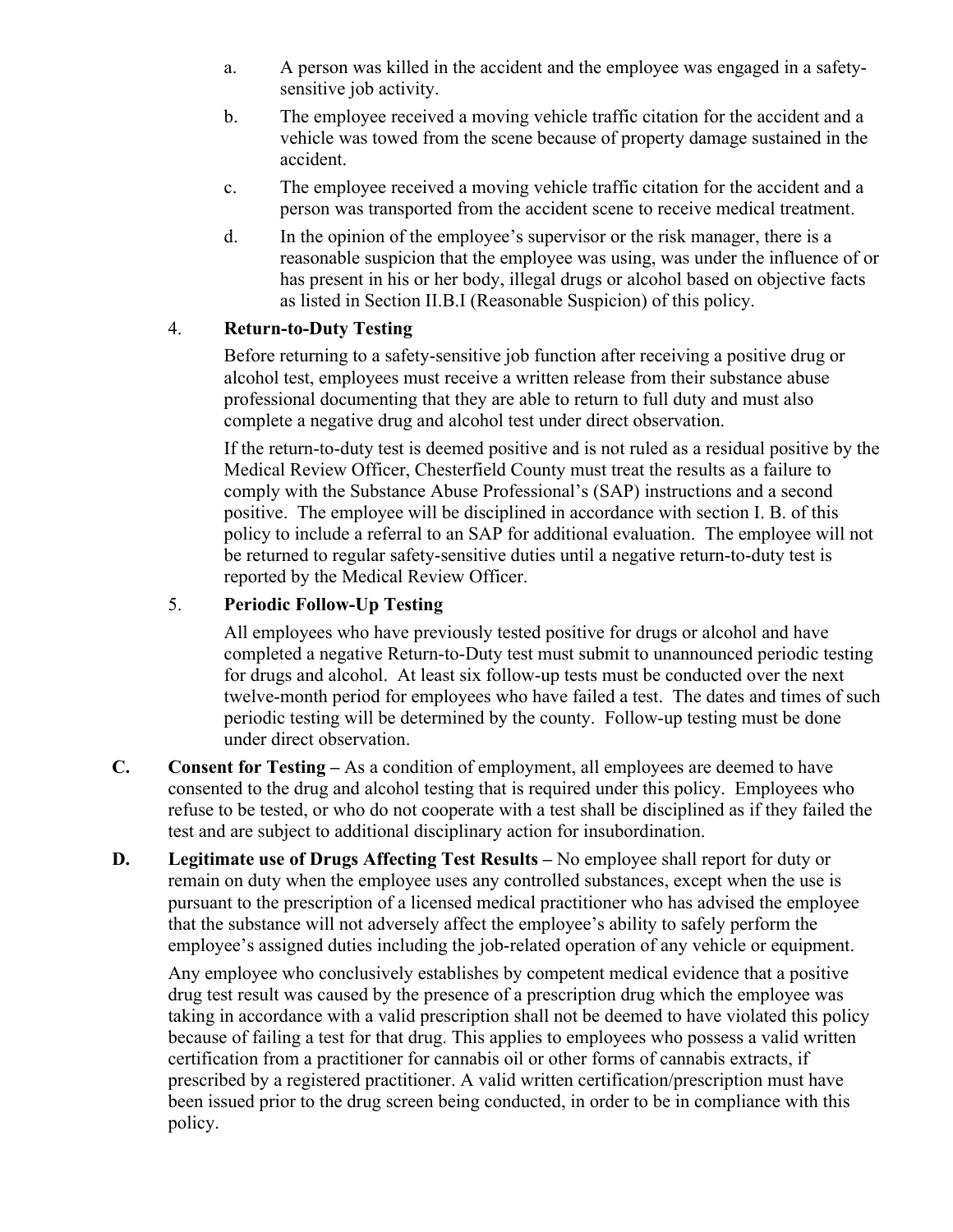- **E. Confidentiality of Test Results –** The result of any drug or alcohol test that is performed pursuant to this policy shall be confidential and shall be made known only to those county employees who are directly involved in any disciplinary decision made as a result of such test results or in any grievance arising out of such disciplinary decision. The result of any drug or alcohol test that is performed pursuant to this policy shall not be used in any criminal proceeding against the tested employee; however, in appropriate circumstances, any other information obtained by the county regarding an employee's violation of this policy may be used in a criminal proceeding against the employee.
- **F. Employment Eligibility** Any applicant that fails a pre-employment drug test or refuses to submit to such a test will be denied employment and any employee that is terminated for violating this policy will be ineligible for hire by any county department for a minimum of five years. After five years, the applicant may make a written request that their ability to apply for county positions be restored. The Director of HR may grant approval of the request.

## **III. PART III—PROCEDURES FOR DRUG AND ALCOHOL TESTING**

## **A. Standards for Testing**

All drug tests will take place at a facility certified for drug testing by the National Institute for Drug Abuse (NIDA) in accordance with drug testing standards promulgated by NIDA that ensure accurate testing and minimum intrusion into the privacy of employees. A copy of the most recent NIDA standards shall be kept by the Director of HR or his/her designee at all times and shall be available for inspection and copying by all county employees. All alcohol tests shall be administered in accordance with normal standards for alcohol breath analysis.

When the Drug and Alcohol Testing Coordinator or designee receives notification from the MRO or a collection site indicating that the employee's specimen was unsuitable for testing or rejected for testing, the employee will be directed to immediately provide a new specimen under direct observation. The collector will note on the chain of custody the same reason for collection as the original sample.

#### **B. What Constitutes a Positive Test**

Employees who are tested for controlled substances will receive an Immunoassay Test, or "drug screen" of their urine. The county reserves the right to test for any of the following substances: amphetamines, barbiturates, cocaine, cannabinoids, methaqualone, opioids (natural and synthetic), phencyclidine (PCP), or benzodiazepines. If the "drug screen" detects the presence of any of these substances in the employee's urine, a gas chromatography/mass spectrometry "confirmation test" will be conducted on the same urine sample. If the confirmation test verifies the presence of any of the above listed substances in the employee's urine, the employee shall be deemed to have tested positive for drugs and to have drugs present in his or her body, subject to the split specimen test described in this policy.

Employees who are tested for alcohol will receive an alcohol breath analysis test. If the alcohol breath test indicates an alcohol concentration of 0.02 or greater, a confirmation test must be conducted. If the initial and confirmation test results are not identical, the confirmation test result is deemed to be the final result.

If the breath analysis test determines that the employee's blood alcohol content is at a level of .04 or higher, the employee shall be deemed to have tested positive for alcohol and to have alcohol present in his or her body. If an employee tests positive, refer to Section I. B., Disciplinary Action for Violation of Policy.

An employee whose alcohol test results are 0.02 or greater but less than 0.04 is not considered "positive;" however, the employee cannot perform safety-sensitive functions as defined by the department director within 24 hours after the test. Thus, if the department has a non-safety-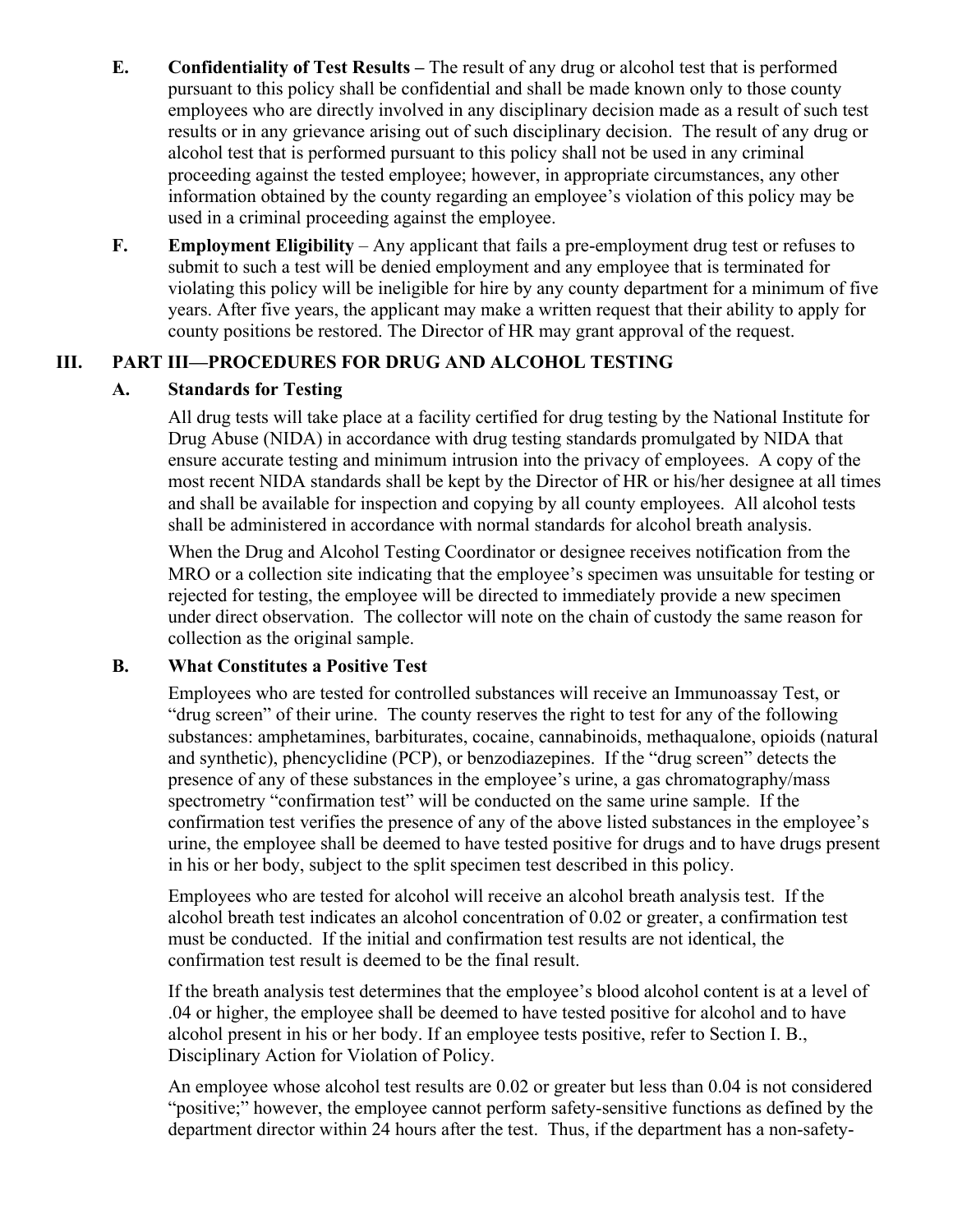sensitive job available for the employee to perform, he may remain at the workplace; otherwise, he must leave the workplace and his pay shall be docked for hours not worked.

If an employee's alcohol results are 0.02 or greater but less than 0.04, the employee will be required to take a breath alcohol test in which the result is .000 before he is able to return to work and perform safety sensitive duties. This test is to be performed at least 24 hours after the initial test.

If the alcohol confirmation test result is lower than 0.02, the test is considered negative and the employee can return to regular duties, unless the employee is a sworn officer in the Police Department or a sworn deputy in the Sheriff's Office. Police Officers and Sheriff Deputies will be considered unfit for duty if a breath alcohol test reveals a blood alcohol level of any amount.

## **C. Split Specimen**

All drug testing shall be conducted under split-sample collection procedures.

The county shall contract with a Medical Review Officer (MRO), who is responsible for analyzing results of drug tests and contacting the employee if results are positive.

Employees may, within 72 hours after they are notified of a positive test, request in writing to the MRO or Drug and Alcohol Testing Coordinator, a test of the split specimen. The MRO will provide a list of certified laboratories to the employee, who will select from the list the laboratory to test the split specimen. If an employee does not request a split specimen test or designate a certified laboratory to test the split specimen within the 72-hour period, the employee shall have waived the opportunity for a split specimen test and the employee shall be deemed to have tested positive for drugs. The employee may not request a reanalysis of the primary sample. Law enforcement officers will be governed by section 9.1-501 of the Code of Virginia, as amended.

If the analysis of the split specimen does not reconfirm the presence of the drug(s) or drug metabolite(s) found in the primary specimen, or if the split specimen is unavailable, inadequate for testing or untestable, the employee shall be deemed not to have tested positive for drugs, irrespective of the outcome of the original test.

The employee shall pay the cost of testing the split specimen. The county will reimburse the employee for the cost if the analysis of the split specimen does not reconfirm the presence of drugs, irrespective of the outcome of the original test.

#### **D. Refusal to Test**

Refusal to submit to an alcohol or controlled substance test means an employee, after he or she has received notice of the requirement for alcohol or controlled substance testing: (1) fails to provide adequate breath for testing without a valid medical explanation, (2) fails to provide adequate urine for controlled substance testing without a valid medical explanation, (3) engages in conduct that clearly obstructs the testing process, (4) refuses to submit to federal required testing, (5) fails to drink fluids as directed by the collector following a failure to provide a sufficient amount of urine, (6) fails to undergo an additional medical examination as part of a "shy bladder" procedure, (7) if specimen is found to have been adulterated or substituted, or (8) if the employee leaves the collection site before the collection process is completed. Refusal to test will be considered the same as a positive test result.

If an employee makes an attempt to complete a breath alcohol test and is unable to provide a sufficient amount of breath, the employee will be required, within five days, to have an evaluation from the county's physician at the Employee Medical Center. The county's physician will evaluate the medical condition and provide a signed statement, based on their medical judgement, whether the medical condition precluded the employee from providing a sufficient amount of breath. This determination will be the basis for whether a test is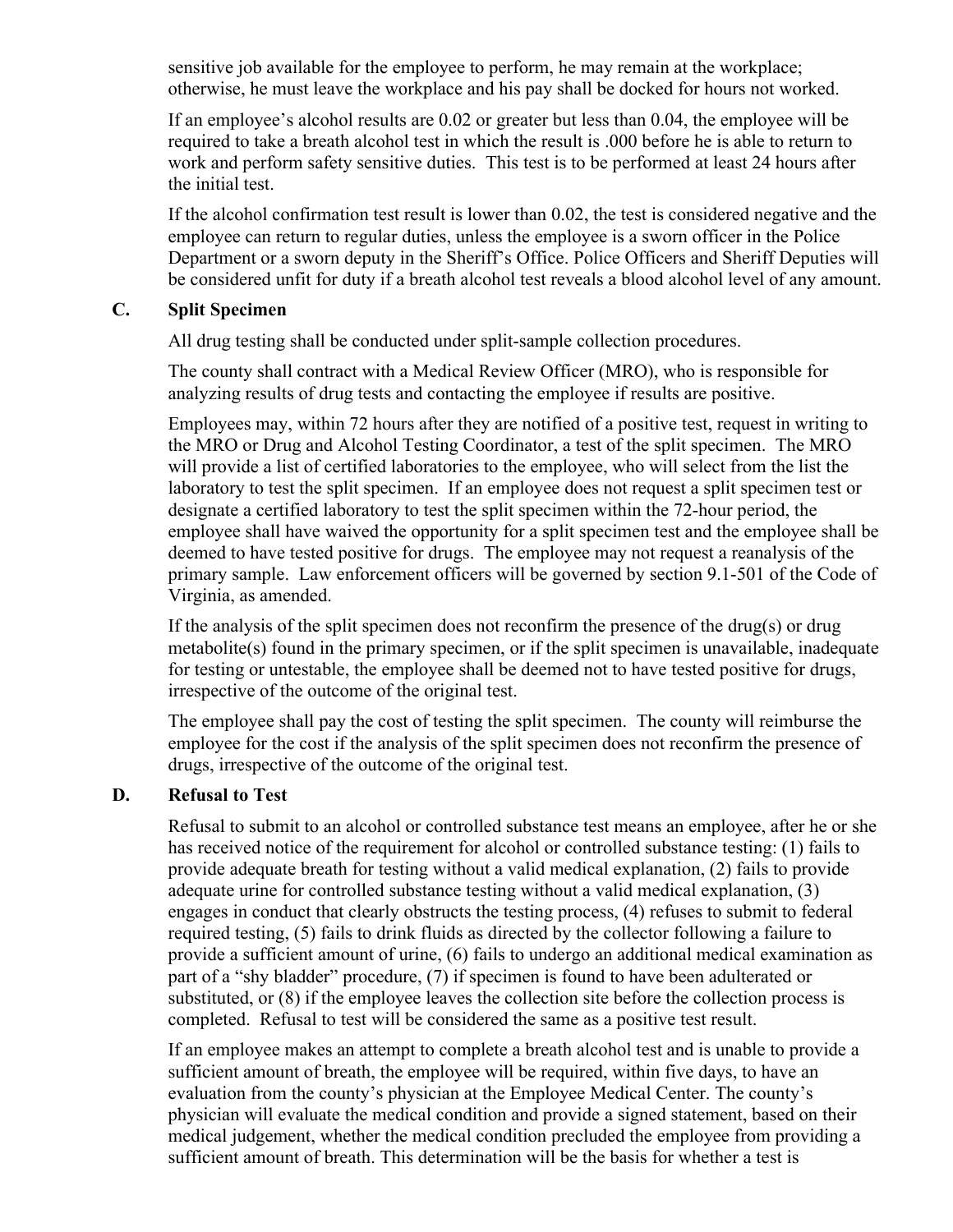considered cancelled or constitutes a refusal to test. Only non-safety sensitive work may be performed while waiting for the evaluation.

# **IV. PART IV—DRUG AND ALCOHOL TESTING FOR VOLUNTEERS**

- **A.** Volunteers in the titles of Auxiliary Police Officer, Police Mail Courier, Police Motorist Assistance, Police Chaplain, Volunteer Firefighter, and Volunteer Rescue Squad Member will be subject to drug and alcohol testing. All volunteers in these positions must successfully pass drug testing before volunteering. The sponsoring department shall inform the volunteer of the approved test collection sites and time frames for testing. Volunteers must register with the collection site and complete all required drug testing.
- **B.** Volunteers in the designated titles will be placed in a volunteer random pool by the county's Drug and Alcohol Testing Coordinator. These volunteers shall submit to unannounced random drug and alcohol testing. The volunteer's supervisor shall arrange for the volunteer to proceed to the collection site. Volunteers subject to random testing will be selected for testing by a computer-generated program using a random sampling method.
- **C.** Volunteers are also subject to reasonable suspicion testing as outlined in section II.B.

Any volunteer (except as listed in IV. D.) who fails a drug or alcohol test or refuses to submit to such a test will be denied the opportunity to volunteer.

- **D.** Disciplinary Action for Public Safety Employees who have access to the County's Employee Assistance Program (EAP).
	- 1. Any public safety volunteer who has worked for the county for less than twelve months who violates any provision of this policy shall be terminated from their volunteer position.
	- 2. Any public safety volunteer who commits or is convicted of a drug or alcohol related felony shall be terminated, irrespective of whether the offense took place while the volunteer was on county premises or conducting county business.
	- 3. Any public safety volunteer who commits or is convicted of a drug or alcohol related misdemeanor shall be terminated from volunteerism if the offense took place while the employee was on county premises or conducting county business or if the offense is reasonably related to the volunteer's fitness to perform the volunteer's responsibilities.
	- 4. Any public safety volunteer who violates any other provision of this policy shall be disciplined in the following fashion:
		- a. Discipline may include termination of the opportunity to volunteer. Discipline shall not be limited to verbal counseling or a written reprimand. At a minimum, the volunteer shall be denied the opportunity to volunteer for one week for a positive drug or alcohol test and shall be referred to the Employee Assistance Program (EAP). This will be a mandatory referral. The volunteer will also be required to comply with recommendations of the EAP. Failure to comply with any EAP requirement will result in termination of the volunteer opportunity. The HR Drug & Alcohol Testing Coordinator shall be authorized to discuss the volunteer's compliance with EAP recommendations with EAP personnel. The Drug & Alcohol Testing Coordinator may share pertinent information with the volunteer's supervisor. In all other circumstances, the volunteer's EAP records are confidential.
		- b. For any second violation of whatever magnitude the volunteer shall be terminated from their volunteer position.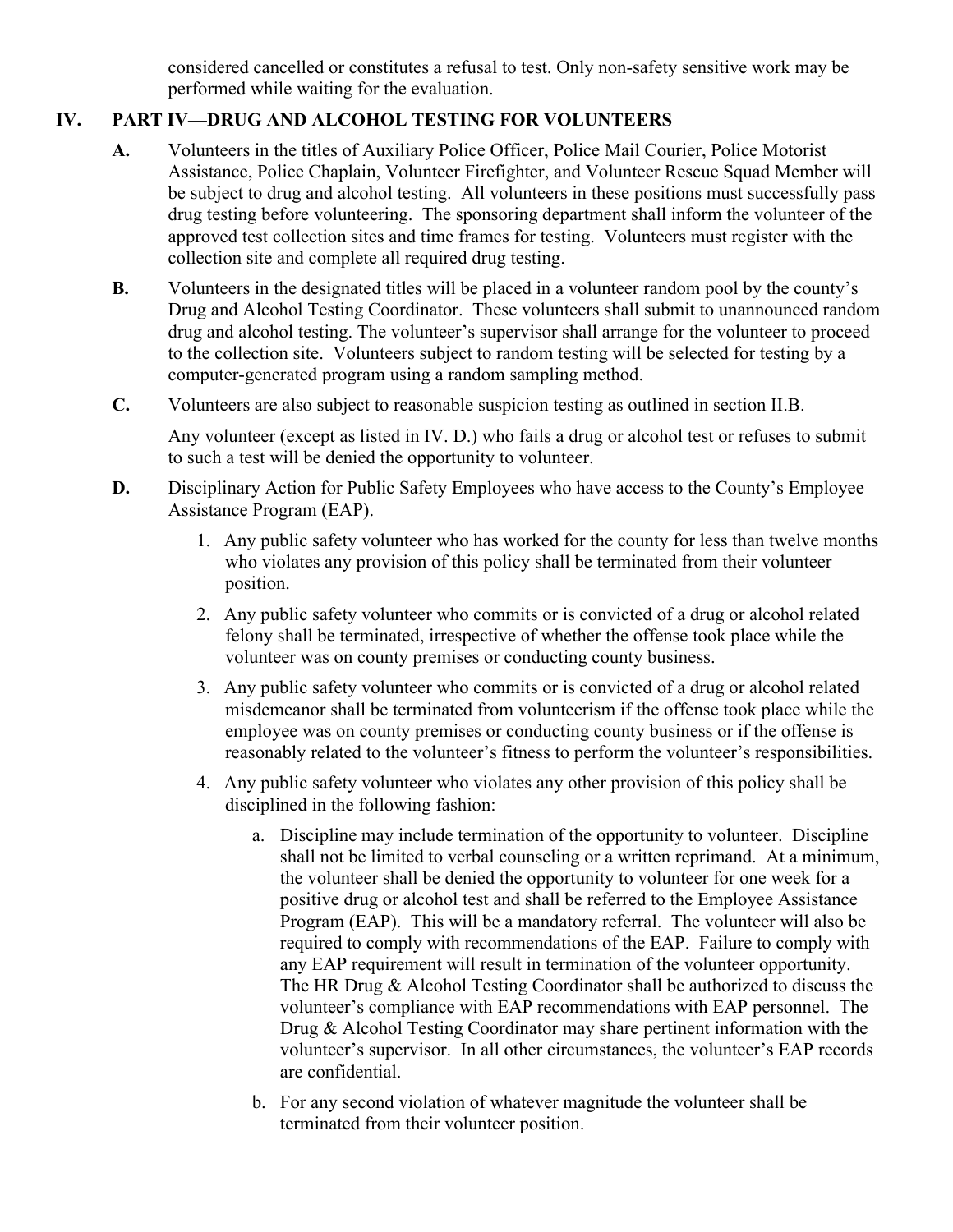- c. The Director of Human Resources shall review all disciplinary decisions made by managers and supervisors pursuant to this policy to ensure that they are consistent with the county's goal of a drug and alcohol-free workplace.
- d. In determining the appropriate action to be taken against a volunteer, supervisors shall consider the nature of the volunteer's work responsibilities, the legality or illegality of the act constituting the violation and the level of drugs or alcohol involved in the violation in determining the appropriate action. The volunteer's performance and volunteer history should be evaluated prior to making a decision.
- e. Any volunteer that is terminated from their volunteer position for violating the provisions of this policy will be denied the opportunity to volunteer with Chesterfield County and will be ineligible for hire by any county department for a minimum of five years. After five years, the volunteer may make a written request that their ability to volunteer and/or apply for county positions be restored. The Director of HR may grant approval of the request.